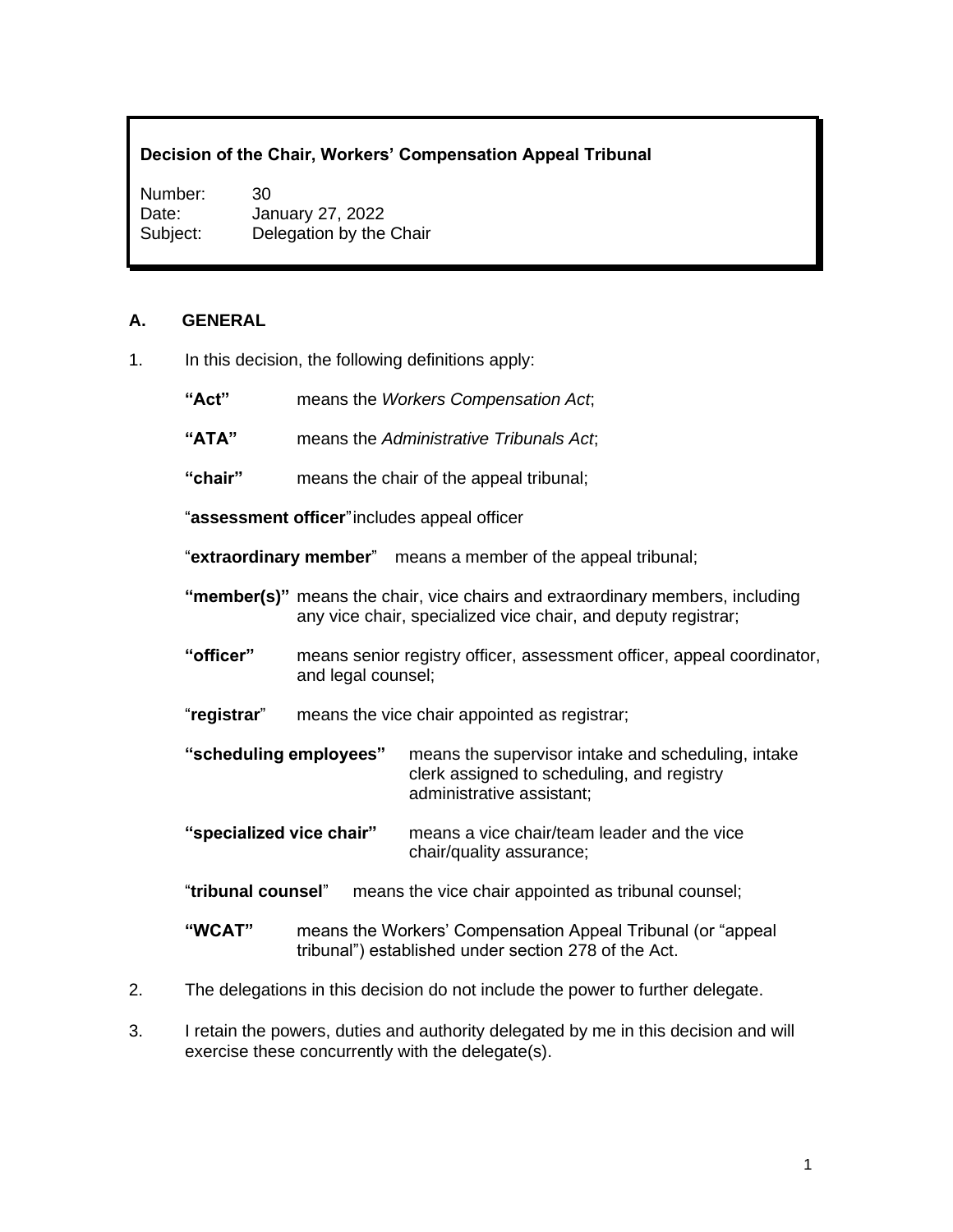- 4. These delegations are effective from January 27, 2022, so long as the delegate continues in office, subject to my replacing this decision with a new delegation decision or otherwise amending or revoking this decision.
- 5. Under section 281(2) of the Act, in the event I cease to hold office, this delegation continues in effect so long as the delegate continues in office, subject to the term specified in paragraph 4, or the delegation being earlier revoked by a new chair.

## **B. STATUTES**

- 6. Section 281 of the Act provides:
	- (1) Subject to section 304(9), the chair may delegate in writing to another member of the appeal tribunal or to an officer of the appeal tribunal, a power or duty of the chair and may impose limitations or conditions on the exercise of that power or performance of that duty.
	- (2) If the chair has delegated a power or duty of the chair and subsequently ceases to hold office, the delegation continues in effect
		- (a) so long as the delegate continues in office, or
		- (b) until the delegation is revoked by a new chair.
- 7. Section 280 of the Act provides
	- (4) The chair may designate another member of the appeal tribunal to act in the chair's place during the chair's temporary absence, and while acting in the chair's place the designated member has the power and authority of the chair.
- 8. Section 278 of the Act provides:
	- (9) Despite subsections (3) to (5), if a member of the appeal tribunal is absent or incapacitated for an extended period or expects to be absent for an extended period,
		- (a) the Lieutenant Governor in Council, if the member is the chair, or
		- (b) the chair, if the member is a vice chair or extraordinary member,

may appoint a person, who would otherwise be qualified for appointment as a member, to replace the member until the member returns to full duty or the member's term expires, whichever comes first.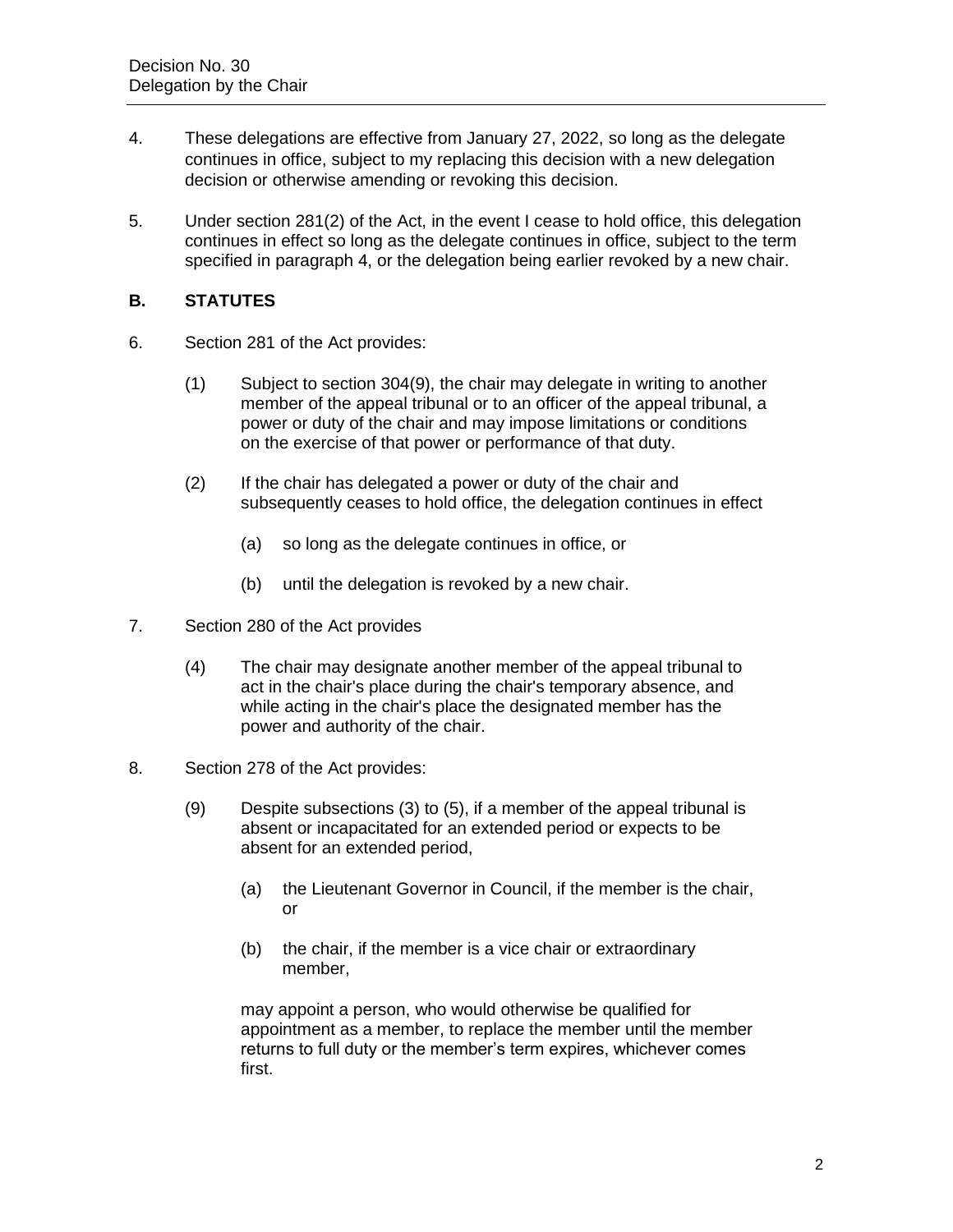- 9. Section 66 of the *Freedom of Information and Protection of Privacy Act* (FIPPA) provides:
	- (1) The head of a public body may delegate to any person any duty, power, or function of the head of the public body under this Act, except the power to delegate under this section.
	- (2) A delegation under subsection (1) must be in writing and may contain any conditions or restrictions the head of the public body considers appropriate.

# **C. CONFLICT/ABSENCE OF THE CHAIR**

Delegations under Part C to positions means any incumbent of such a position, as they may exist from time to time, but only so long as the vice chair or member holds the position.

- 10. Under section 280(4) of the Act, I designate tribunal counsel to act in my place, if I am temporarily absent or incapacitated, or if I determine that I am or would be exposed to a possible or actual conflict of interest or appearance of bias with respect to a given case. Under section 281(1) of the Act, I also delegate to tribunal counsel the authority to exercise all power and authority of the chair in my absence, whether temporary or after I cease to hold office, except the authority of the chair under section 304. These delegations are subject to a temporary substitute chair being appointed by the Lieutenant Governor in Council pursuant to section 278(9) of the Act.
- 11. I designate to the registrar to act in my place and delegate the same powers and duties as delegated in paragraph 10 to tribunal counsel, but limited to situations where tribunal counsel is absent, or has determined they are or would be exposed to a possible or actual conflict of interest or appearance of bias with respect to the given case.
- 12. I delegate to the vice chair/quality assurance the same powers and duties as delegated in paragraph 11 to the registrar, but limited to situations where the registrar is absent, or has determined they are or would be exposed to a possible or actual conflict of interest or appearance of bias with respect to the given case.

# **D. DELEGATIONS BY AUTHORITY/POSITION**

Delegations under Part D to positions means any incumbent of such a position but only so long as the member or officer holds the position.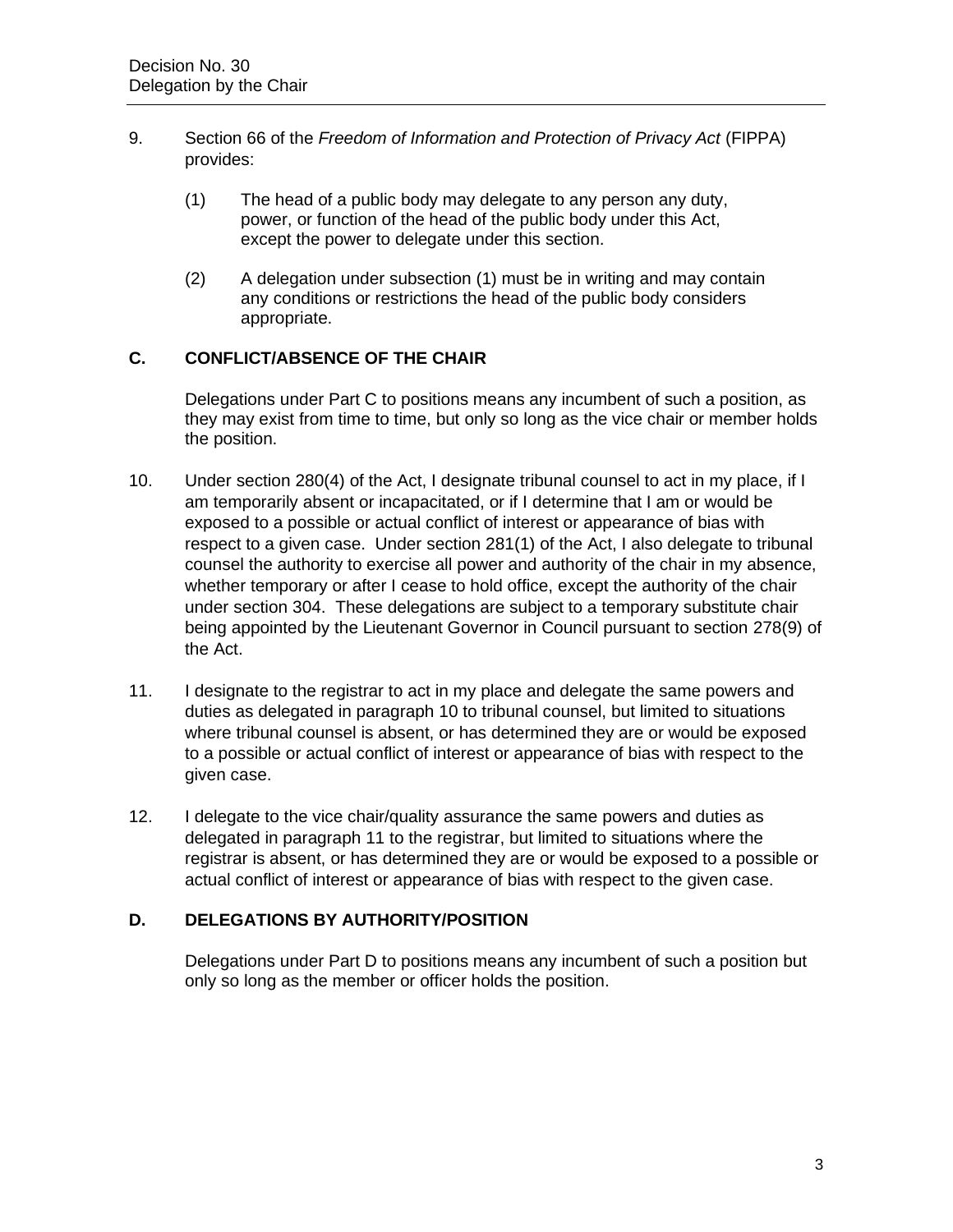## 13. **Consolidation of related matters in one hearing ─ section 280(2)(k)**

I delegate the authority of the chair under section 280(2)(k), to order the consideration of related matters in one hearing before the appeal tribunal, to the following positions:

tribunal counsel, registrar, deputy registrar, senior registry officer, assessment officer.

## 14. **Certificate of WCAT record for judicial proceedings ─ section 280(2)(o)**

I delegate the authority of the chair under section 280(2)(o), for the purpose of judicial proceedings, to prepare a certificate attaching the appeal tribunal record in the matter of a particular appeal or decision of the appeal tribunal, including any practices and procedures applied by the appeal tribunal, to the following positions:

tribunal counsel, vice chair/quality assurance, legal counsel.

#### 15. **Establish panels – section 285(2)**

I delegate the authority of the chair under section 285(2), to establish panels of the appeal tribunal, to the following positions:

tribunal counsel, registrar, deputy registrar, senior registry officer, scheduling employees.

#### 16. **Change in panel ─ section 285(3)**

I delegate the authority of the chair under section 285(3), to terminate an appointment to a panel, fill a vacancy on a panel, and refer an appeal that is before one panel to another panel, to the following positions:

tribunal counsel, registrar, deputy registrar.

#### 17. **Appointment of 3-member panel ─ section 285(5)**

I delegate the authority of the chair under section 285(5), to determine that a matter under appeal requires consideration by a 3-member panel, and to appoint a panel with either of the following memberships:

- (a) a vice chair, acting as presiding member, plus two additional vice chairs,
- (b) a vice chair, acting as presiding member, plus one extraordinary member with experience in employers' interests and one extraordinary member with experience in workers' interests, to the following positions:

tribunal counsel, registrar, vice chair/quality assurance.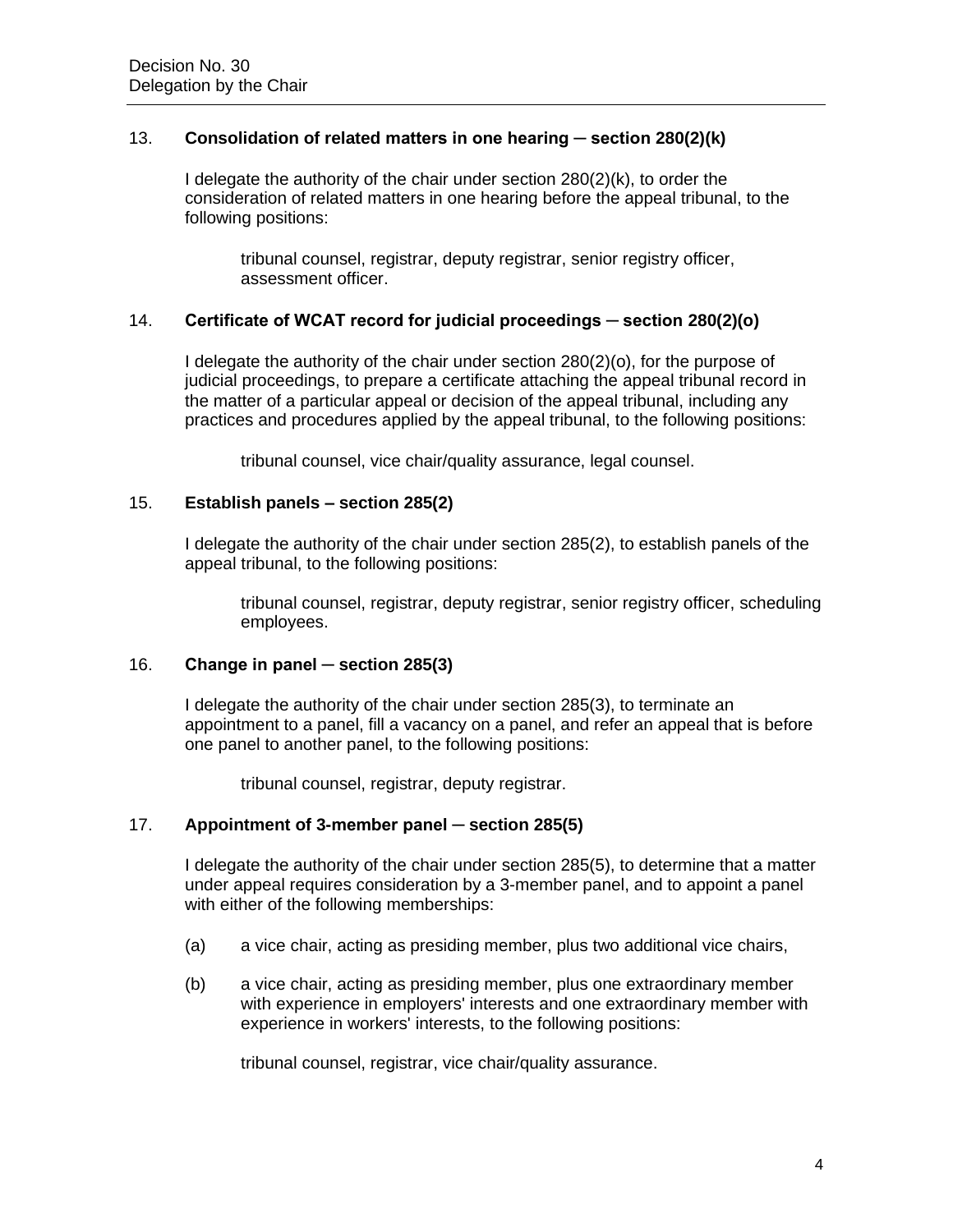## 18. **Appointment of new panel – section 285(11)**

I delegate the authority of the chair under section 285(11), where a panel is composed of one member and that member is unable for any reason to complete the member's duties, to appoint a new panel to continue to hear and determine an appeal on terms agreed to by the parties, to the following positions:

tribunal counsel, registrar, vice chair/quality assurance, deputy registrar.

## 19. **Extension of time to appeal ─ section 293(3), and Transitional Review and Appeal Regulation 2(2)**

I delegate the authority of the chair to extend the time to file a notice of appeal under section 293(3), to the following position:

member.

## 20. **Suspension pending Board decision ─ section 305(1)**

I delegate the authority of the chair under section 305(1), on application of the appellant or on the delegate's own initiative, to suspend appeal proceedings if a Board's decision respecting a matter that is related to the appeal is pending, to the following positions:

member, senior registry officer, assessment officer, appeal coordinator.

#### 21. **Early continuation of suspended appeal proceedings ─ section 305(3)**

I delegate the authority of the chair under section 305(3), if the appellant requests the appeal tribunal to continue the appeal proceedings before the Board's decision referred to in section 305(1) is made, to the following position:

member, senior registry officer, assessment officer, appeal coordinator.

#### 22. **Extension of time to continue suspended appeal proceeding ─ section 305(4)**

I delegate the authority of the chair under section 305(4), on application of the appellant, to extend the time to make a request under section 305(2) that the appeal tribunal continue the appeal proceedings, to the following position:

member.

#### 23. **Extension of 180-day time frame due to complexity ─ section 306(5)(a)**

I delegate the authority of the chair under section 306(5)(a), to extend the 180-day time frame for the making of the appeal tribunal decision under section 306(4)(a), to the following positions:

tribunal counsel, registrar, vice chair/quality assurance, deputy registrar.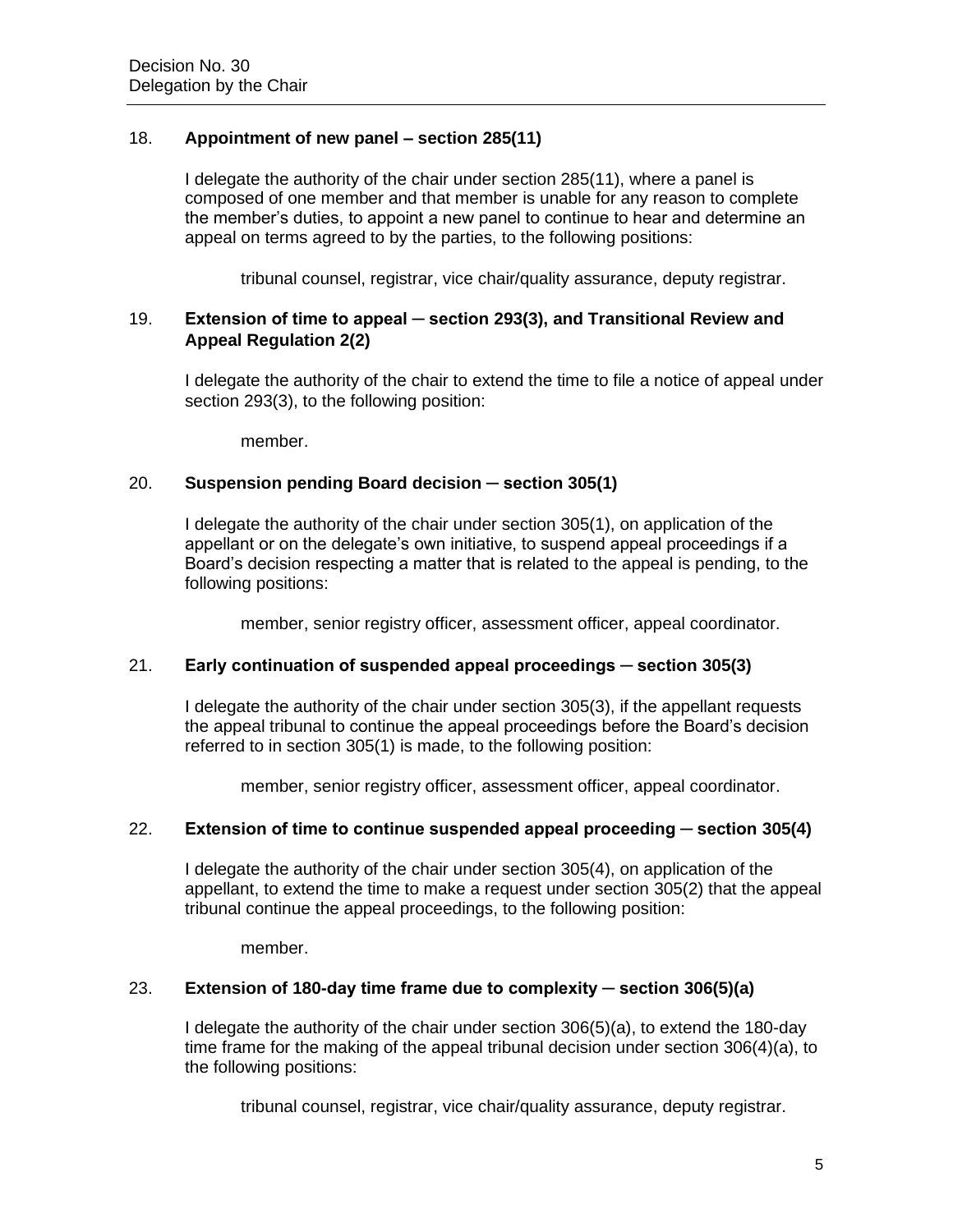## 24. **Extension of 180-day time frame at appellant's request ─ sections 306(5)(b) and 306(6)**

I delegate the authority of the chair under section 306(6), if the appellant requests a delay in the proceedings under section 306(5)(b) to extend the time for not more than 45 days, to the following positions:

member, senior registry officer, assessment officer, appeal coordinator.

## 25. **Extension of 180-day time frame at respondent's request ─ section 306(7)**

I delegate the authority of the chair under section 306(7), on application of a respondent(s), to extend the time for an additional period not longer than that granted to the appellant under section 306(6), to the following positions:

member, senior registry officer, assessment officer, appeal coordinator.

#### 26. **Reconsideration of appeal decision ─ section 310**

I delegate the authority of the chair under section 310, to refer an appeal tribunal or appeal division decision to the appeal tribunal for reconsideration to the following position (upon assignment by the chair, vice chair or deputy registrar):

member**.**

## 27. **Appointment of member, staff, or other person to conduct a facilitated settlement process – section 28(1) of the ATA**

I delegate the authority of the chair to appoint a member or staff of the tribunal or other person to conduct a facilitated settlement process under section 28(1) of the ATA to the following positions:

tribunal counsel, registrar, vice chair/quality assurance, deputy registrar.

# **E. FREEDOM OF INFORMATION AND PROTECTION OF PRIVACY**

Delegations under Part E to positions means any incumbent of such a position, but only so long as the tribunal counsel, vice chair/quality assurance or legal counsel holds the position.

28. Under section 66 of the Freedom of Information and Protection of Privacy Act (FIPPA), I delegate the duty, power, and function of the chair under the FIPPA to tribunal counsel, vice chair/quality assurance and legal counsel.

## **F. PUBLIC INTEREST DISCLOSURE**

Delegations under Part F to positions means any incumbent of such a position, but only so long as the tribunal counsel or registrar holds the position.